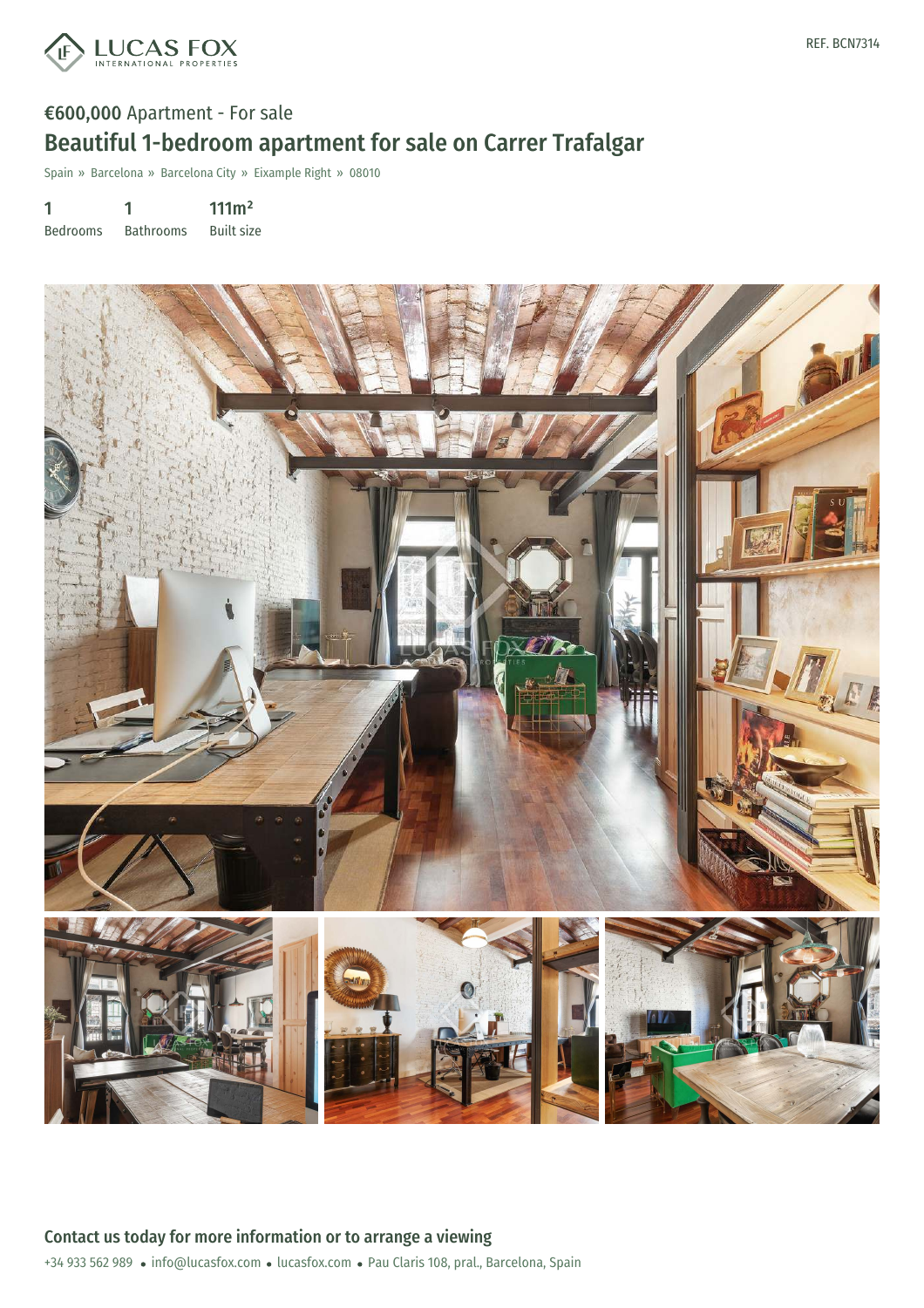

## €600,000 Apartment - For sale Beautiful 1-bedroom apartment for sale on Carrer Trafalgar

Spain » Barcelona » Barcelona City » Eixample Right » 08010

1 Bedrooms 1 Bathrooms  $111m<sup>2</sup>$ Built size

**OVERVIEW** 

## Apartment for sale on Carrer Trafalgar, just a few metres from Arc de Triomf and Ciutadella Park.

This attractive apartment is on the second floor (real height) of a stately building without a lift, although it would be possible to install one.

It measures 111 m² and currently consists of a large living room with an open kitchen and beautiful vaulted ceilings complimented by the wooden flooring and 2 balconies overlooking the street. It also has a double bedroom with a dressing room, a large bathroom and a balcony over the interior patio. It would be possible to create a second bedroom if required as there is plenty of space.

The property is presented in good condition and only requires a little updating. It has potential to become a great modern 1 or 2-bedroom home in a prime city location.



[lucasfox.com/go/bcn7314](https://www.lucasfox.com/go/bcn7314)

High ceilings, Natural light, Period Building, Period features, Wooden flooring, Air conditioning, Balcony, Exterior, Interior, Transport nearby